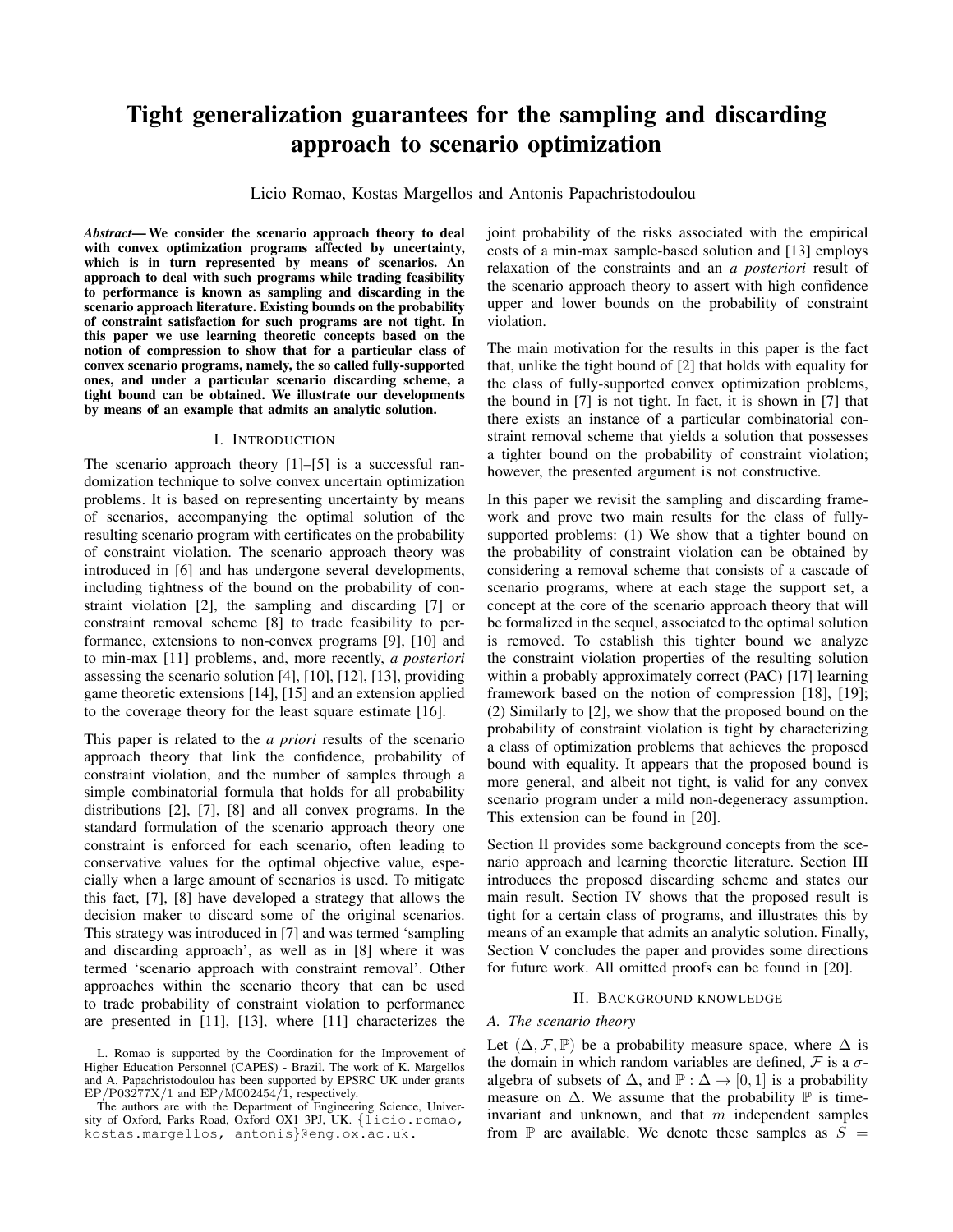$(\delta_1, \ldots, \delta_m)$ , and refer to each element  $\delta_i \in S$  as a scenario. Note that  $S$  can be seen as an element in the product space  $\Delta^m = \prod_{i=1}^m \Delta$  and is distributed according to  $\mathbb{P}^m$ , due to the fact that  $\delta_i$ 's,  $i = 1, \ldots, m$ , are assumed to be independent and identically distributed (i.i.d.). In this context, we can associate a useful probability space, namely,  $(\Delta^m, \otimes \mathcal{F}, \mathbb{P}^m)$ , where  $\otimes \mathcal{F}$  is the smallest  $\sigma$ -algebra containing  $\prod_{i=1}^{m} \mathcal{F}$ .

Given  $m \in \mathbb{N}$ , let  $S = (\delta_1, \dots, \delta_m)$  be a collection of m i.i.d. samples as explained in the previous paragraph, and consider the optimization problem

$$
\begin{array}{ll}\text{minimize} & c^\top x\\ \text{subject to} & g(x,\delta) \le 0, \text{ for all } \delta \in S, \end{array} \tag{1}
$$

where  $x \in \mathbb{R}^d$  is the optimization variable,  $c \in \mathbb{R}^d$  is a given vector representing the objective function,  $g : \mathbb{R}^d \times \Delta \to \mathbb{R}$ is convex in x for all  $\delta \in S$ , and  $X \subset \mathbb{R}^d$  is a closed convex set. Note that the objective function in (1) can be considered linear without loss of generality, as otherwise one may use an epigraphic formulation to recast any convex problem into the form of (1).

**Assumption** *1:* For each  $m \in \mathbb{N}$ , the solution of the optimization problem (1) exists and is unique, and its feasibility region has non-empty interior.

The uniqueness requirement is a mild assumption in most applications and can be ensured by a tie-break rule procedure that selects one solution among all the elements in the optimal set of (1). Similarly, existence can be ensured by standard techniques in variational methods, for instance, the optimal set of (1) is non-empty if we assume that there exists  $a \gamma \in \mathbb{R}$  such that the set  $X \cap \{x \in \mathbb{R} : c^\top x \leq \gamma\}$  is compact or if  $X$  is compact.

We refer to problem (1) as a scenario program, as one constraint is enforced for each scenario in S. Let  $x^*(S)$ be the optimal solution of (1), where the argument aims to emphasize the dependence on the original samples given by S. The authors in [2] proved the following result.

*Theorem 1 (Theorem 1, [2]):* Consider Assumption 1, and fix  $\epsilon \in (0,1)$ . Let  $m \in \mathbb{N}$  be given and denote by  $x^*(S)$  the optimal solution of (1). Then we have that

$$
\mathbb{P}^m\bigg\{(\delta_1,\ldots,\delta_m) \in \Delta^m : \mathbb{P}\{\delta : g(x^*(S),\delta) > 0\} > \epsilon\bigg\}
$$

$$
\leq \sum_{i=0}^{d-1} {m \choose i} \epsilon^i (1-\epsilon)^{m-i}.
$$
 (2)

The left-hand side of Theorem 1 is composed of two nested probabilities: the outer one represents the confidence with which the bound is valid, and the inner one stands for the risk incurred by the optimal solution of problem (1).

Definition *1 (Support scenario and support set):* An element  $\delta \in S = (\delta_1, \dots, \delta_m)$  is called a support scenario if its removal changes the optimal solution  $x^*(S)$  of problem (1). The support set is the collection of all support scenarios and is denoted by  $\text{supp}(x^*(S))$ .

Definition *2 (Fully supported problems):* A scenario program is called fully supported if, with  $\mathbb{P}^m$  probability one, the cardinality of the support set is equal to  $d$ .

An important feature of the bound in (2) is the fact that it holds for all convex optimization problems and all distributions P. In fact, [2] showed that the class of fully-supported optimization problems achieves the bound of Theorem 1. In this sense, the bound in (2) is said to be tight.

# *B. The sampling and discarding approach*

Let  $m \in \mathbb{N}$  and  $r < m$  be given, and consider the following optimization problem

$$
\begin{array}{ll}\text{minimize} & c^\top x\\ \text{subject to} & g(x,\delta) \le 0, \text{ for all } \delta \in S \setminus R, \qquad (3) \end{array}
$$

where  $x, c, X$  and S are as in (1), and R is a subset of the original sample set with cardinality equal to  $r$ . Formulation (3) allows scenarios to be discarded and, as such, can be used to improve the optimal objective value with respect to that of (1). The sampling and discarding approach [7], [8] quantifies the probability of constraint violation associated to the optimal solution (under Assumption 1) of (3), thus providing the decision maker with a sound theoretical result that can be leveraged to trade probability of constraint violation to performance. This result is stated in the sequel.

*Theorem 2 (Theorem 2.1, [7]):* Consider Assumption 1, and fix  $\epsilon \in (0,1)$ . Let  $m > d + r$  and denote by  $x^*(S)$  the optimal solution of (3). If all removed scenarios are violated by the resulting solution  $x^*(S)$ , i.e.,  $g(x^*(S), \delta) > 0$  for all  $\delta \in R$ , with  $\mathbb{P}^m$ -probability one, then

$$
\mathbb{P}^m \left\{ (\delta_1, \dots, \delta_m) \in \Delta^m : \mathbb{P} \{ \delta \in \Delta : g(x^*(S), \delta) > 0 \} > \epsilon \right\}
$$

$$
\leq {r + d - 1 \choose r} \sum_{i=0}^{r+d-1} {m \choose i} \epsilon^i (1 - \epsilon)^{m-i}.
$$
(4)

As opposed to the tight bound of Theorem 1, the bound of Theorem 2 is not tight. Indeed, in Section 4.2 of [7], the authors show that there exists a class of convex optimization programs and a discarding scheme such that the right-hand side of (4) can be replaced by  $\sum_{i=0}^{r+d-1} \binom{m}{i} \epsilon^{i} (1-\epsilon)^{m-i}$ ; however, the argument is not constructive and is limited to an existential statement. This raises the following natural question: can one provide tight bounds for a scenario program with discarded constraints? In this paper, we answer the last question by providing a class of optimization problems and a scenario discarding scheme for which this is the case.

# *C. Learning theoretic background*

The main results of this paper are based on some concepts associated to the learning literature and on the interpretation of scenario theory within this framework given in [18].

**Definition** *3 (Compression set):* Given  $m \in \mathbb{N}$ . Let  $S =$  $(\delta_1, \ldots, \delta_m)$  be an element of  $\Delta^m$ . Define a mapping A :  $\Delta^m \to 2^{\Delta}$ , where  $2^{\Delta}$  represents the power set of  $\Delta$ . A subset  $C \subset S$  with cardinality equal to  $\zeta$  is a compression for A if  $\delta \in A(C)$  for all  $\delta \in S$ .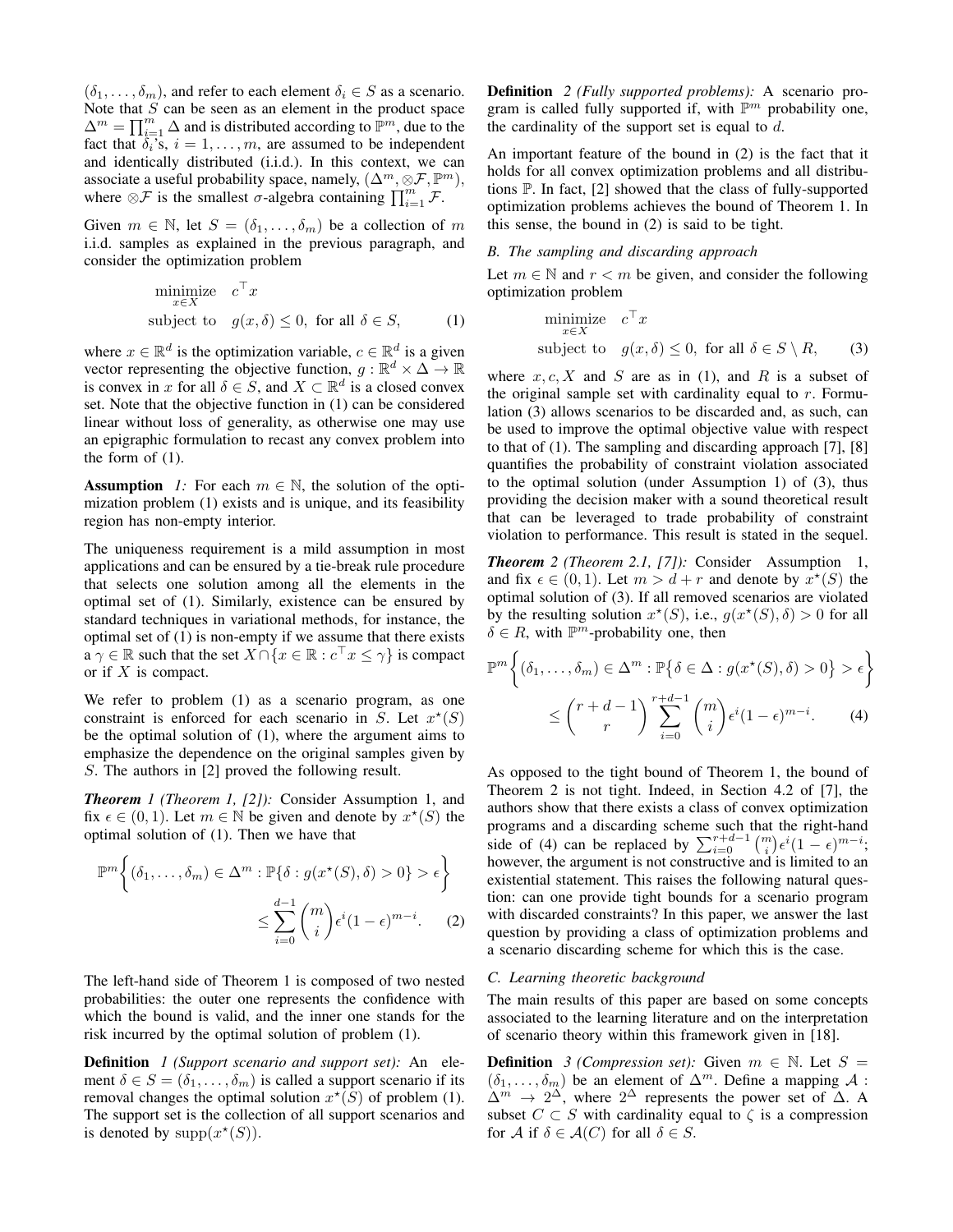

Fig. 1: Block diagram of the proposed scheme. For a given set of scenarios  $S = \{\delta_1, \ldots, \delta_m\}$  with  $(\ell + 1)d < m$ , we solve a cascade of  $\ell + 1$  optimization programs denoted by  $P_k$ ,  $k \in \{0, \ldots, \ell\}$ . For each  $k, k \in \{0, \ldots, \ell-1\}$ , we remove  $R_k(S)$ scenarios with  $|R_k(S)| = d$  as in (6), hence, in total  $r = \ell d$  scenarios (the ones in  $\bigcup_{j=0}^{\ell-1} R_j(S)$ ) are discarded. The choice of each set of discarded scenarios depends on the initial set  $S$ , thus we introduce it as argument of  $R_k$ . The final solution is denoted by  $x^*(S) = x^*_{\ell}(S)$ .

Roughly speaking, a subset  $C$  is a compression for the mapping  $A$  if it assigns the same label to all scenarios in  $S$  as if all the samples in  $S$  were used. In the statistical learning theory this property is also known as consistency of  $A(C)$  with respect to the samples [17]–[19]. The notion of compression set is crucial to characterize generalization properties of the mapping under unseen scenarios. In fact, after adapting the notation of paper [18] to the one of this paper, we can produce the following result.

**Theorem** 3 (Theorem 3, [18]): Fix  $\epsilon \in (0,1)$  and  $\zeta < m$ . If there exists a unique compression set C of cardinality  $\zeta$ , then

$$
\mathbb{P}^m\bigg\{ (\delta_1, \dots, \delta_m) \in \Delta^m : \mathbb{P}\{\delta \in \Delta : \delta \notin \mathcal{A}(C)\} > \epsilon \bigg\}
$$

$$
= \sum_{i=0}^{\zeta-1} {m \choose i} \epsilon^i (1-\epsilon)^{m-i} . \tag{5}
$$

Note that for a fixed  $\epsilon \in (0,1)$  the right-hand side of (5) tends to zero as  $m$  tends to infinity. Hence, Theorem 3 states that is such a unique compression set exists the mapping A is at least  $(1 - \epsilon)$ -accurate as an approximation of  $\Delta$ (approximately correct), with confidence (probably) equal to  $1 - \sum_{i=0}^{\zeta-1} {m \choose i} \epsilon^{i} (1-\epsilon)^{m-i}.$ 

## III. THE CASE OF FULLY-SUPPORTED SCENARIO PROGRAMS

## *A. The proposed removal scheme*

In this section we present the proposed removal scheme for the sampling and discarding approach. To this end, let  $m \in \mathbb{N}$  and assume m i.i.d. samples from the unknown distribution  $\mathbb P$  are available. Let d be the dimension of the given optimization problem. Fix  $r = \ell d$  and, for all  $k \in \{1, \ldots, \ell\}$ , consider

$$
P_k: \begin{array}{ll}\n\text{minimize} & c^\top x \\
\text{subject to} & g(x, \delta) \leq 0, \quad \text{for all } \delta \in S \setminus \bigcup_{j=0}^{k-1} R_j(S),\n\end{array}
$$

where, for  $j \in \{0, \ldots, \ell - 1\}$ ,  $R_i(S)$  represents a subset of S with cardinality d, consisting of the removed scenarios at the j-th stage, and c, X, and  $\overline{g} : \mathbb{R}^d \times \Delta \to \mathbb{R}$  are defined as in (1) and (3). For  $k = 0$ , we define  $P_0$  as in (1), where all the scenarios are enforced.

**Assumption** 2: We assume that, for all  $k \in \{0, \ldots, \ell\},\$ 

- i) The solution of  $P_k$  exists and is unique with  $\mathbb{P}^m$  probability one, and its feasible set has non-empty interior;
- ii)  $P_k$  is fully-supported with  $\mathbb{P}^m$  probability one.

For each  $k \in \{0, \ldots, \ell\}$ , we denote by  $x_k^{\star}(S)$  the (unique under Assumption 2) optimal solution of problem  $P_k$ . By Assumption 2, item ii), the size of the support set of  $P_k$ is equal to d with  $\mathbb{P}^m$  probability one. Hence, for all  $j \in$  $\{0, \ldots, \ell - 1\}$ , we define

$$
R_j(S) = \text{supp}(x_j^*(S)),\tag{6}
$$

which represents the support set at the  $j$ -th stage. Even though at the  $\ell$ -th stage of the proposed scheme no scenarios are discarded, we denote by  $R_{\ell}(S)$  the support set associated to the optimal solution of  $P_\ell$ , i.e., we set  $R_\ell(S)$  =  $\text{supp}(x_{\ell}^{*}(S))$ . The final decision under this procedure, also denoted by  $x^*(S)$ , is equal to  $x^*_{\ell}(S)$ , the solution for the last optimization problem.

To clarify the structure of the proposed removal scheme, we present in Figure 1 a diagram containing its main components. The scheme has  $S$  scenarios as input and, at each stage, the support set of the corresponding problem  $P_k$ is removed. To further illustrate how the proposed scheme works, we consider the pictorial example of Figure 2. Note that  $d = 2$ ,  $m = 6$ , and we remove  $r = 4$ , thus requiring 3 steps of the removal scheme of Figure 1. All the problems  $P_k$ ,  $k \in \{0, 1, 2\}$ , are fully-supported, thus satisfying Assumption 2, item  $ii$ ). The objective function is given by  $c^{\top} x = x_2$  and is indicated by the downwards pointing arrow. The corresponding solution for the intermediate problem is illustrated by  $x_k^{\star}(S)$ , for  $k \in \{0,1,2\}$ , and the support set of each stage by different colour patterns. For instance, the green constraints form  $\text{supp}(x_0^*(S))$ , i.e., the support set of  $P_0$ . The shaded colour under each constraint corresponds to the region of the plane that violates that given constraint, e.g., we notice that  $x_1^*(S)$  violates both scenarios that belong to  $\text{supp}(x_0^*(S))$  and satisfies all the remaining ones.

*Remark 1:* Note that, for each  $k \in \{0, \ldots, \ell\}$ , the support scenarios  $R_k(S)$  coincide with the active constraints at the optimal solution of  $P_k$  due to Assumption 2. Hence, once we have solved problem  $P_k$  the support set  $R_k(S)$  can be computed without any substantial computational burden.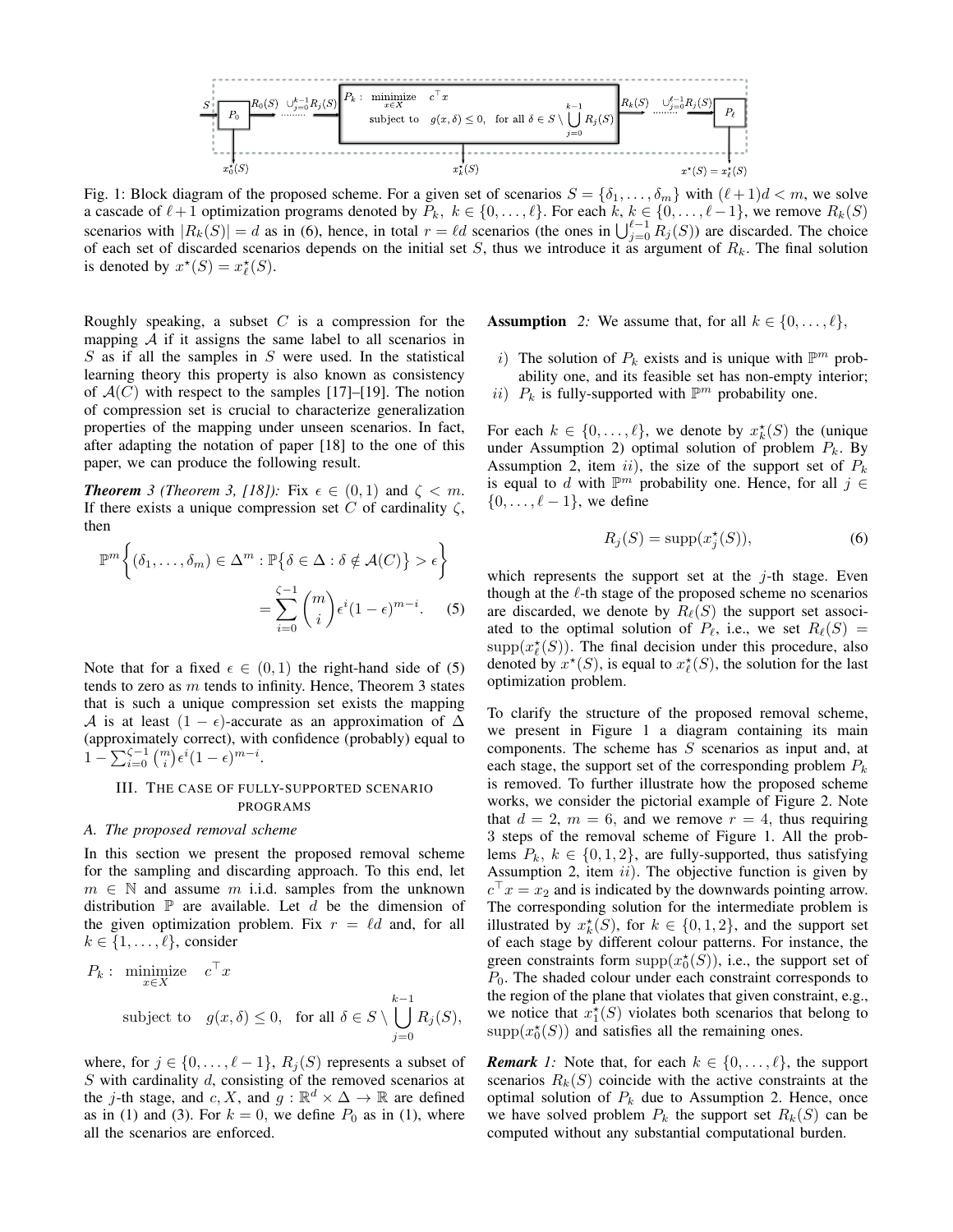

Fig. 2: Pictorial example that illustrates the scheme proposed in Figure 1. In this case, we have that  $d = 2$ ,  $m = 6$ ,  $r = 4$ , and  $\ell = 2$ , and all the problems  $P_k$ ,  $k \in \{0, 1, 2\}$ , satisfy Assumption 2, item  $ii$ ). The objective function is given by  $c^{\top}x = x_2$  (indicated by the downwards pointing arrow). The support sets are denoted by the different colour patterns. Observe that the dashed-blue constraint is removed by the scheme of Figure 1, but it is not violated by  $x_2^*(S)$ .

#### *B. Main result*

We are now in the position to present the main result of this paper. Consider the scheme of Figure 1 and let  $x^*(S) = x_{\ell}^*(S)$ . The next theorem provides guarantees for the probability of constraint violation associated to  $x^*(S)$ . Note that the following result is not necessarily tight; in other words, fully-supportedness is not sufficient to guarantee a tight bound on the probability of constraint violation. It needs to be imposed in conjunction with another assumption (see Assumption 3 in the sequel), related to the violation properties of the removed scenarios.

*Theorem 4:* Consider Assumption 2. Fix  $\epsilon \in (0,1)$ , set  $r =$  $\ell d$  and let  $m > r + d$ . Consider also the scenario discarding scheme as encoded by (6) and illustrated in Figure 1, and let the minimizer of the  $\ell$ -th program be  $x^*(S) = x^*_{\ell}(S)$ . We then have that

$$
\mathbb{P}^m\left\{(\delta_1,\ldots,\delta_m)\in\Delta^m:\mathbb{P}\left\{\delta\in\Delta:g(x^\star(S),\delta)>0\right\}>\epsilon\right\}
$$

$$
\leq \sum_{i=0}^{r+d-1} {m \choose i} \epsilon^i (1-\epsilon)^{m-i}.\tag{7}
$$

Before proceeding with the proof of Theorem 4, let us make some comments. Note that the first  $\ell$  iterations of the scheme in Figure 1 can be considered as a particular removal algorithm in the framework of [7]. Being so, we have proved a strictly better bound on the probability of constraint violation that does not involve the combinatorial factor  $\binom{r+d-1}{r}$  and that can be achieved by a computationally tractable removal scheme. Besides, for fully-supported problems, Theorem 4 relaxes the assumption in Theorem 2 that requires the optimal solution to violate all the constraints associated to the removed scenarios. For instance, in the pictorial example of Figure 2, the dashed-blue constraint is removed at stage 1, but it is not violated by the final solution of our scheme.

*Proof:* The proof is divided into three steps. In the

interest of space, some of the arguments have been omitted or simplified. We refer the reader to [20] for a detailed proof. *1) Definition of a suitable mapping:* Consider Assumption 2. Let  $m > (\ell + 1)d$ , and consider any set  $C \subset S$ , with  $|C| = (\ell + 1)d$ . We consider the proposed scheme of Figure 1, fed by  $C$  rather than  $S$ . All quantities introduced in this section depending on  $S$  will now depend on  $C$  instead. For a given set of indices  $I \subset C$ , we define

$$
z^*(I) = \underset{x \in X}{\text{argmin}} \quad c^\top x
$$
  
subject to  $g(x, \delta) \le 0$ , for all  $\delta \in I$ . (8)

Recall that  $x_k^*(C)$  denotes the minimizer of  $P_k$  which in turn is based on the samples in  $C \setminus \cup_{j=0}^{k-1} R_j(C)$ , i.e., the ones that have not been removed up to stage  $k$  of the proposed scheme. It thus holds that  $x_k^*(C) = z^*(C \setminus \cup_{j=0}^{k-1} R_j(C))$  – note that the argument of  $z^*$  in this case depends on  $k, k \in \{0, \ldots, \ell\}.$ Recall also that  $R_k(C) = \text{supp}(x_k^*(C)).$ 

Since we will be invoking the framework introduced in Section II-C, we define the mapping  $A: \Delta^m \to 2^{\Delta}$ , with  $\zeta = (\ell + 1)d$ , as

$$
\mathcal{A}(C) = \left\{ \left\{ \delta \in \Delta : g(x_{\ell}^{*}(C), \delta) \le 0 \right\} \right\}
$$

$$
\cap \left\{ \bigcap_{k=0}^{\ell} \left\{ \delta \in \Delta : c^{\top} z^{*}(J \cup \{\delta\}) \le c^{\top} x_{k}^{*}(C), \right\}
$$
  
for all  $J \subset C \setminus \bigcup_{j=0}^{k-1} R_{j}(C),$  with  $|J| = d - 1 \right\} \right\}$ 
$$
\cup \left\{ \bigcup_{k=0}^{\ell-1} R_{k}(C) \right\} = \left( \mathcal{A}_{1}(C) \cap \mathcal{A}_{2}(C) \right) \cup \mathcal{A}_{3}(C). \quad (9)
$$

The main motivation to define the mapping in (9) is the fact that its probability of constraint violation will be shown to upper bound that of  $\{\delta \in \Delta : g(x^*_{\ell}(C), \delta) \leq 0\}$ , which is ultimately the quantity we are interested in.

Note that  $\mathcal{A}(C)$  comprises three sets: (1)  $\mathcal{A}_1(C)$  contains all realizations of  $\delta$  for which the final decision of our proposed scheme  $x^*_{\ell}(C) = x^*(C)$  remains feasible. This is the set whose probability of occurrence we are ultimately interested to bound; (2)  $A_2(C)$ , the intersection of  $\ell + 1$  sets, indexed by  $k \in \{0, \ldots, \ell\}$ , each of them containing the realizations of  $\delta$  such that, for all subsets of cardinality  $d-1$  from the remaining samples at stage k, the cost  $c^{\top} z^*(J \cup {\delta})$  is lower than or equal to  $c^{\top} x_k^{\star}(C)$ . The former cost corresponds to appending  $\delta$  to any set J of  $d - 1$  scenarios from  $C \setminus \bigcup_{j=0}^{k-1} R_j(C)$ , while the latter corresponds to the cost of the minimizer  $x_k^*(C)$  of  $P_k$ . Informally, this inequality is of similar nature to that of the first set in  $\mathcal{A}(C)$ , however, rather than considering constraint satisfaction it only involves some cost dominance condition for each of the interim and the final optimal solutions; (3)  $A_3(C)$ , which includes all scenarios that are removed by the discarding scheme. Implicit in the definition of mapping (9) is the fact that, for any compression set C, all samples that are not removed in the intermediate stages must be contained in the set  $A_1(C) \cap A_2(C)$ . The following proposition establishes a basic property of any compression associated to the mapping (9).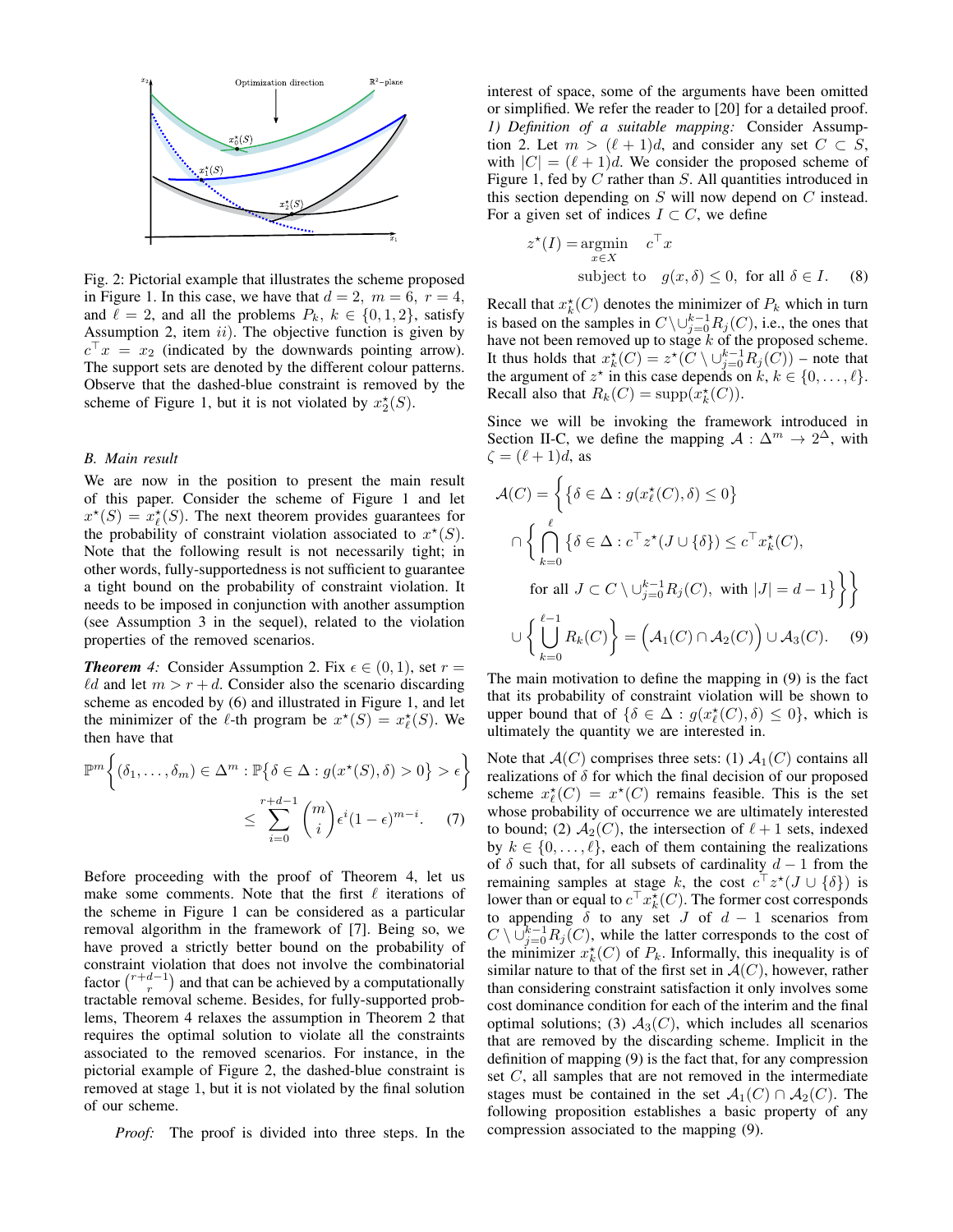*Proposition 1:* Consider Assumption 2. Set  $r = \ell d$  and let  $m > (\ell + 1)d$ . We have that  $C \subset S$  is a compression set for  $\mathcal{A}(C)$  in (9) if and only if, for all  $k \in \{0, \ldots, \ell\}$ , we have that  $x_k^*(C) = x_k^*(S)$ .

*Proof:* The proof of this proposition is omitted and can be found in [20].

*2) Existence and uniqueness of a compression:* A natural compression candidate is

$$
C = \bigcup_{k=0}^{\ell} \text{supp}(x_k^*(S)),\tag{10}
$$

as it consists of the support samples for  $P_k$ ,  $k \in \{0, \ldots, \ell\}$ .

*Existence:* Here we only sketch the main arguments. To show that C in (10) is a compression set we show that  $x_k^*(C) =$  $x_k^*(S)$ ,  $k \in \{0, \ldots, \ell\}$ , using induction and then use the sufficiency part of Proposition 1. It is clear that  $x_0^*(C) =$  $x_0^*(S)$  due to

$$
c^{\top} x_0^{\star}(S) = c^{\top} z^{\star}(S) = c^{\top} z^{\star}(\text{supp}(x_0^{\star}(S))) = c^{\top} x_0^{\star}(C),
$$

and to Assumption 2, item *i*). We then assume that  $x_j^*(C)$  =  $x_j^*(S)$  for all  $j \in \{0, \ldots, \overline{k}\},$  for some  $\overline{k} < \ell$ , and show that

$$
c^{\top} x_{\bar{k}+1}^{\star}(C) = c^{\top} z^{\star}(C \setminus \cup_{j=0}^{\bar{k}} R_j(S))
$$
  
 
$$
\leq c^{\top} z^{\star}(S \setminus \cup_{j=0}^{\bar{k}} R_j(S)) = c^{\top} x_{\bar{k}+1}^{\star}(S), \quad (11)
$$

where the first and last equalities are due to (8), and the inequality is due to the fact that  $C \setminus \cup_{j=0}^{\overline{k}} R_j(S) \subseteq S \setminus$  $\cup_{j=0}^{\overline{k}} R_j(S)$ . Moreover, since  $C \subset S$  and  $R_j(C) = R_j(S)$ for all  $j < \bar{k}$ , we have that  $c^{\top} x_{\bar{k}+1}^{\star}(S) \leq c^{\top} x_{\bar{k}+1}^{\star}(C)$ . This implies that  $x_{\bar{k}+1}^{\star}(C) = x_{\bar{k}+1}^{\star}(\tilde{S})$  by Assumption 2, item  $i$ ), thus concluding the induction proof and showing the existence of a compression set.

Uniqueness: Let  $C'$  be another compression set of size  $(\ell + 1)d$ . By Proposition 1 (necessity part), we have that  $x_k^{\star}(C') = x_k^{\star}(S)$ , for all  $k \in \{0, ..., \ell\}$ . Hence, we can conclude that  $C = C'$  as these have the same cardinality. This concludes the uniqueness part.

*3) Linking Theorem 3 with the probability of constraint violation:* Recall that

$$
\mathcal{A}(C) = (\mathcal{A}_1(C) \cap \mathcal{A}_2(C)) \cup \mathcal{A}_3(C), \tag{12}
$$

where the individual sets are as in (9). Recall also that  $A_3(S)$ is a discrete set. Let  $C \subset S$  with  $|C| = (\ell+1)d$  be the unique compression defined in (10). We have that

$$
\mathbb{P}\{\mathcal{A}(C)\} = \mathbb{P}\{\mathcal{A}_1(C) \cap \mathcal{A}_2(C)\},
$$
  
\n
$$
\leq \mathbb{P}\{\mathcal{A}_1(C)\} = \mathbb{P}\{\delta \in \Delta : g(x^*(C), \delta) \leq 0\},
$$
  
\n
$$
= \mathbb{P}\{\delta \in \Delta : g(x^*(S), \delta) \leq 0\},
$$
\n(13)

where the first equality is due to the fact that  $\mathbb{P}{A_3(C)} = 0$ , since  $A_3(C)$  is a discrete set and  $\mathbb P$  is non-atomic, which prevents scenarios to have accumulation points with nonzero probability, while the inequality is due to the fact that  $\mathcal{A}_1(C) \cap \mathcal{A}_2(C) \subseteq \mathcal{A}_1(C)$ . The second to last equality is by definition of  $A_1(C)$ , and the last one follows from the fact that  $x^*(C) = x^*(S)$ .

We then have that if  $\mathbb{P}\{\delta \in \Delta : g(x^*(S), \delta) > 0\} > \epsilon$  then  $\mathbb{P}\{\delta \in \Delta : \delta \notin \mathcal{A}(C)\} > \epsilon$ . As a result,  $\{(\delta_1, \ldots, \delta_m) \in$  $\Delta^m:~\mathbb{P}\{\delta\in\Delta:~g(x^\star(S),\delta)>0\}>\epsilon\}\subseteq\overline{\{(\delta_1,\ldots,\delta_m)}\in\mathbb{P}\}$  $\Delta^m$  :  $\mathbb{P}\{\delta \in \Delta : \delta \notin \mathcal{A}(C)\} > \epsilon\}.$  The last statement implies then that

$$
\mathbb{P}^m \{ (\delta_1, \dots, \delta_m) \in \Delta^m : \mathbb{P} \{ \delta \in \Delta : g(x^*(S), \delta) > 0 \} > \epsilon \} \leq \mathbb{P}^m \{ (\delta_1, \dots, \delta_m) \in \Delta^m : \mathbb{P} \{ \delta \notin \mathcal{A}(C) \} > \epsilon \}.
$$
 (14)

Therefore, since the set  $C$  in (10) is the unique compression of  $A(C)$ , by Theorem 3 we have that

$$
\mathbb{P}^m\{(\delta_1,\ldots,\delta_m)\in\Delta^m:\ \mathbb{P}\{\delta\in\Delta:\ \delta\notin\mathcal{A}(C)\}>\epsilon\}
$$

$$
\leq \sum_{i=0}^{r+d-1} \binom{m}{i} \epsilon^i (1-\epsilon)^{m-i}.\tag{15}
$$

By (14) and (15), we obtain the result. This concludes the proof of Theorem 4.

### IV. TIGHTNESS OF THE BOUND OF THEOREM 4

#### *A. Class of programs for which the bound is tight*

The result of this section shows that the bound of Theorem 4 is tight, i.e., there exists a class of convex scenario programs where it holds with equality. To this end, we slightly modify the mapping defined in (9) (see [20] for more details) and, in addition to Assumption 2, we impose the following condition.

**Assumption** *3:* Fix any  $S = \{\delta_1, \ldots, \delta_m\} \in \Delta^m$  and let  $C \subset S$ . For any  $k \in \{0, \ldots, \ell\}$  and  $\delta \in S$  such that  $\delta \in$  $\text{supp}(x_k^*(C))$ , we have that  $g(z^*(J), \delta) > 0$ , for all  $J \subset$  $C \setminus (\bigcup_{j=0}^{k-1} \text{supp}(x_j^*(C)) \cup \{\delta\})$  with  $|J| = d$ .

Assumption 3 consists in a restriction on the class of fullysupported problems. For instance, the pictorial example of Figure 2 does not satisfy Assumption 3, even though all the intermediate problems  $P_k$  are fully-supported, as the dashed-blue removed constraint is not violated by the resulting solution. Indeed, Assumption 3 requires that, with  $\mathbb{P}^m$  probability, whenever a sample belongs to the support scenarios of any intermediate problem, then the scenario associated with it is violated by all the solutions that could have been obtained using any subset of cardinality d from the remaining samples. Note that verifying Assumption 4 is hard in general; we show in the next subsection an example that satisfies this requirement and admits an analytic solution. Assumption 3 is similar to the requirement of Theorem 2 [7], [8], however, in Theorem 5 (whose proof is given in [20]) we exploit it in conjunction with the discarding scheme of Figure 1 to show that the result of Theorem 4 is tight.

*Theorem 5:* Consider Assumptions 2 and 3. Fix  $\epsilon \in (0, 1)$ , set  $r = \ell d$  and let  $m > r + d$ . Consider also the scenario discarding scheme as encoded by (6) and illustrated in Figure 1, and let the minimizer of the  $\ell$ -th program be  $x^*(S)$  =  $x_{\ell}^{\star}(S)$ . We then have that

$$
\mathbb{P}^m \left\{ (\delta_1, \dots, \delta_m) \in \Delta^m : \mathbb{P} \{ \delta \in \Delta : g(x^*(S), \delta) > 0 \} > \epsilon \right\}
$$

$$
= \sum_{i=0}^{r+d-1} {m \choose i} \epsilon^i (1-\epsilon)^{m-i}.
$$
(16)